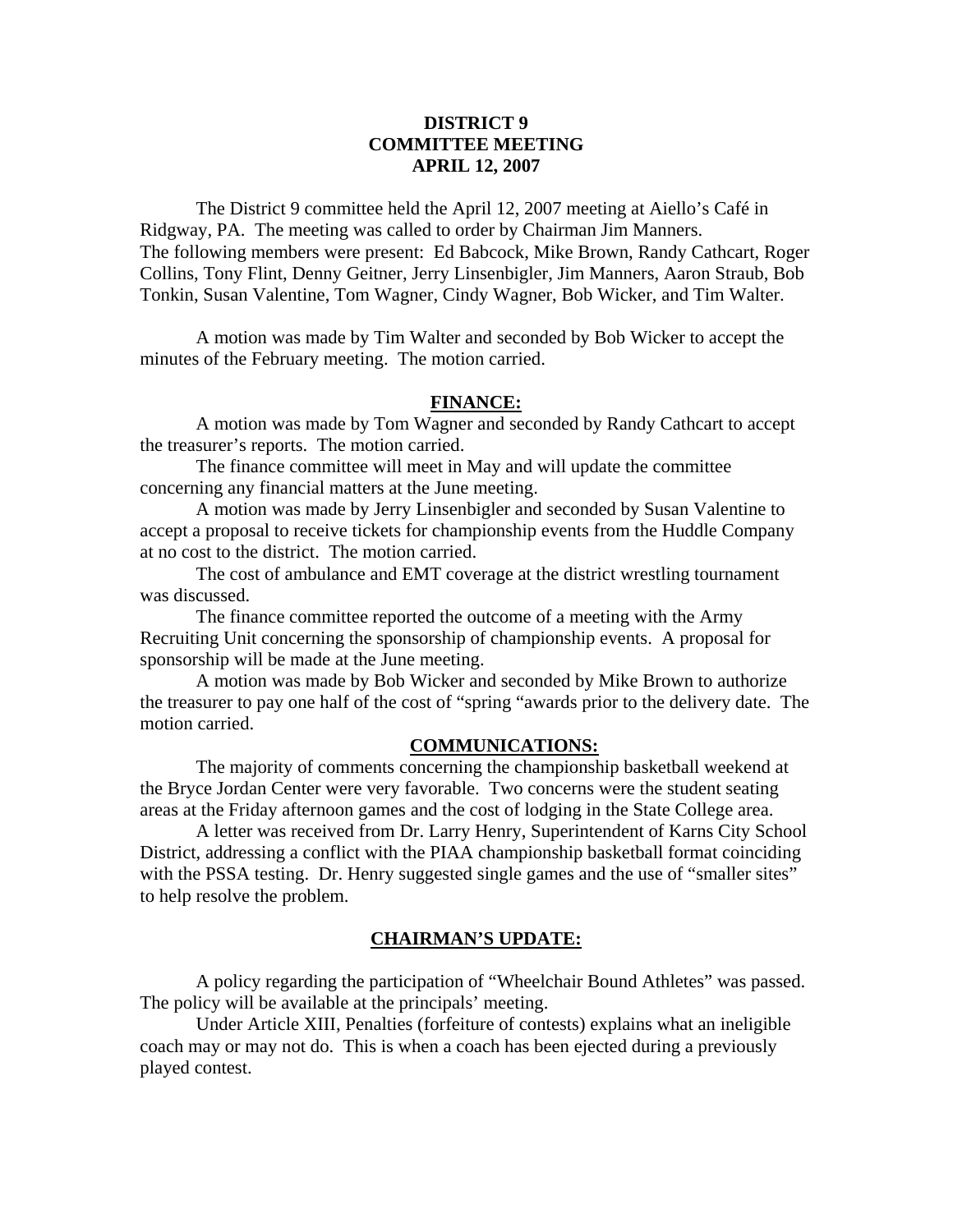The new transfer rule passed the second reading. Copies will be available at the principals' meeting. The committee has a concern of the role of the principal in the proposed transfer rule.

 Cross country was not added as a team sport. Thus, there will be no additional classifications.

A recommendation to play a golf contest after three days of practice failed.

 The recommendation of the football steering committee to amend Article XVI, "Season and Out of Season Rules and Regulations" failed the second reading. The District 9 Committee would like the Board of Directors to investigate a fourteen week football season.

 The Board of Directors is requesting a survey be done in each school district to determine the number of sports and contests that are played each year. The District 9 Committee is concerned about the number of football, soccer, and wrestling competitions.

#### **ADMINISTRATIVE:**

 A motion was made by Ed Babcock and seconded by Susan Valentine to grant athletic eligibility to Michael Joseph Rajecki, a student transferring from Center Grove Middle School to Dubois Area High School. The motion carried with one abstention.

 A motion was made by Aaron Straub and seconded by Susan Valentine to grant athletic eligibility to the following foreign exchange students:

Jimena Canto (from Mexico) Venango Catholic High School Marius Topp (from Germany) Moniteau High School

The motion carried.

 There was discussion concerning Bradford Area High School playing in a District 10 football league and playing in the District 9 PIAA football playoff games. The PIAA Handbook addresses the issue.

 A request was made by Mr. Gary Elder, Principal of Oswayo Valley High School, requesting the district committee grant athletic eligibility to an Oswayo Valley High School student under the "Waiver of Maximum Age Rule." A motion was made by Randy Cathcart and seconded by Roger Collins to table the request. The motion carried.

The district committee will review the District 9 Website at the June meeting.

## **ADMINISTRATIVE AND SPORTS COMMITTEES:**

 Roger Collins reviewed the election procedure for District 9 elections for committee members and PIAA amendments.

 There will be an admission charged at all District 9 baseball and softball games this year. In the past, admission was charged at only the championship games.

 There is a possibility of a regional boys' volleyball tournament match involving teams from District 6, 9 and 10. Further information will be provided.

 A motion was made by Ed Babcock and seconded by Bob Wicker to change the dates of the District 9 boys' tennis tournament. The new dates will be sent to the schools that sponsor tennis by Chairman Aaron Straub.